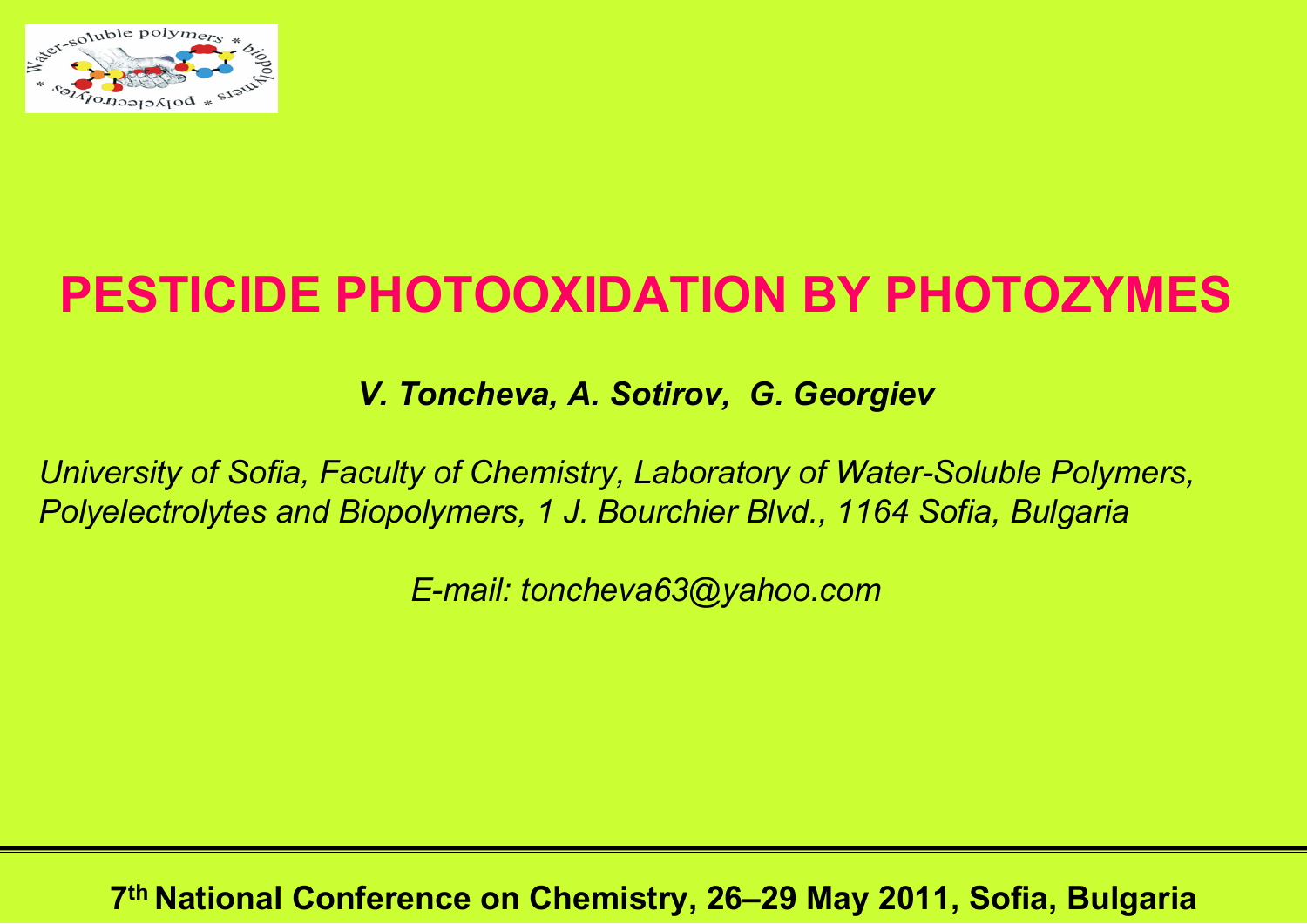

# **REPORT CONTENTS**

- 1. Photozyme as copolymer nano-assembles
- 2. Preparation of the photozymes
- 3. Heterogeneous photozymes
- 4. Photozyme application for the photodegradation of ATRAZINE, CHLORPPYRIFOS, BENOMYL etc.
- 5. FRET effect
- 6. Conclusions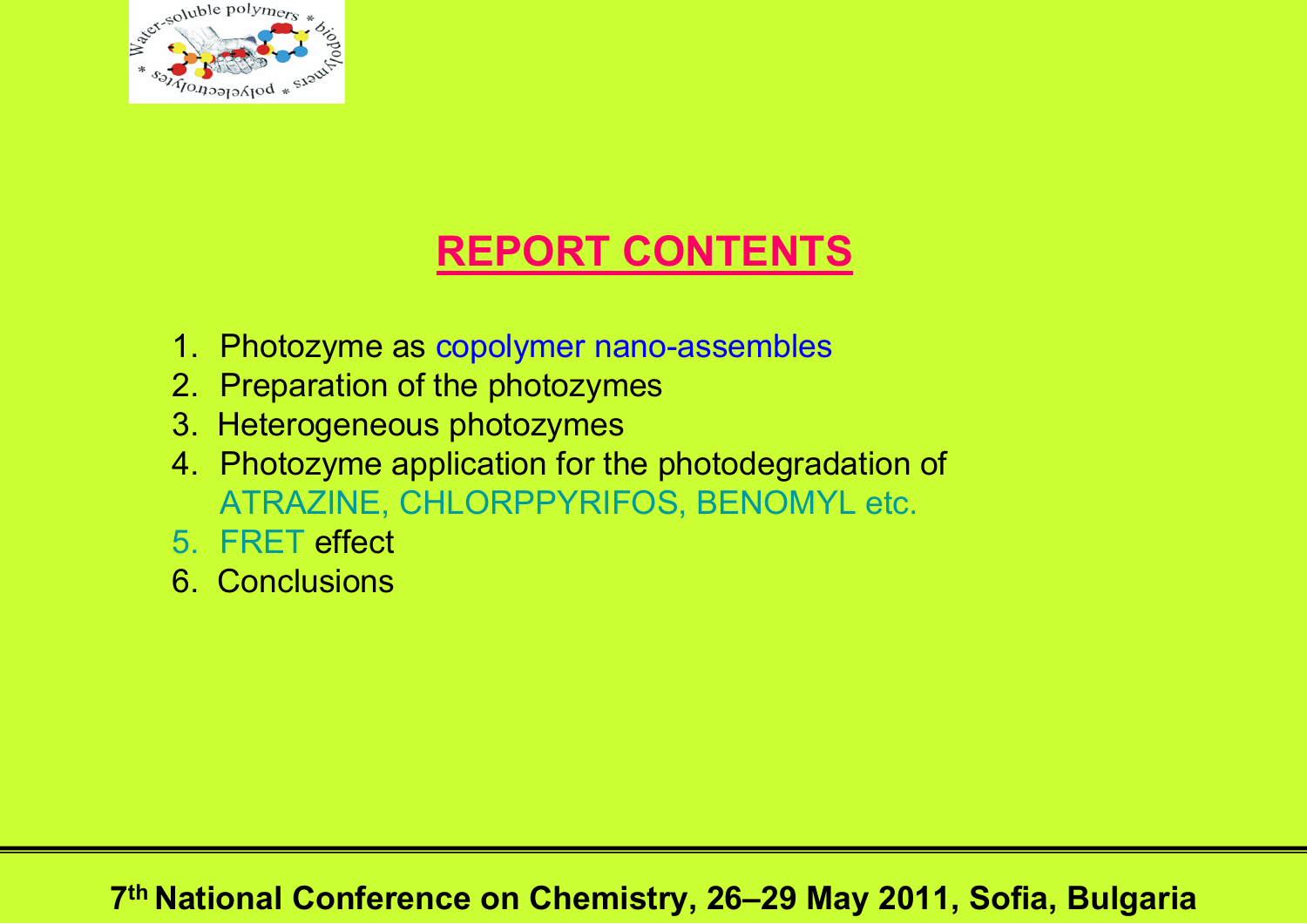

### **1. PHOTOZYMES AS NANOASSEMBLES**

*PHOTOZYMES ARE AMPHIPHILIC COPOLYMERS, FORMING MACROMOLECULAR MICELLES WITH A CORE FROM THE HYDROPHOBIC AND CHROMOPHORICMONOMER UNITS AND SHELL FROM THE HYDROPHILIC ONES. THEIR PREPARA-TION AND PHOTOCATALYTIC ACTIVITY ARE INSPIRED BY THE NATURAL PHOTO-SYNTHETIC SYSTEMS AND ANTENNA EFFECT FOR A LIGHT HARVESTING (Fig. 1).*



**Figure 1. Comparison between the caring natural photosynthesis and porphyrin light–harvesting between thylakoid membranes (A) and the photocatalysts in the photozyme micelles, produced from the amphiphile copolymers (photozymes, B).**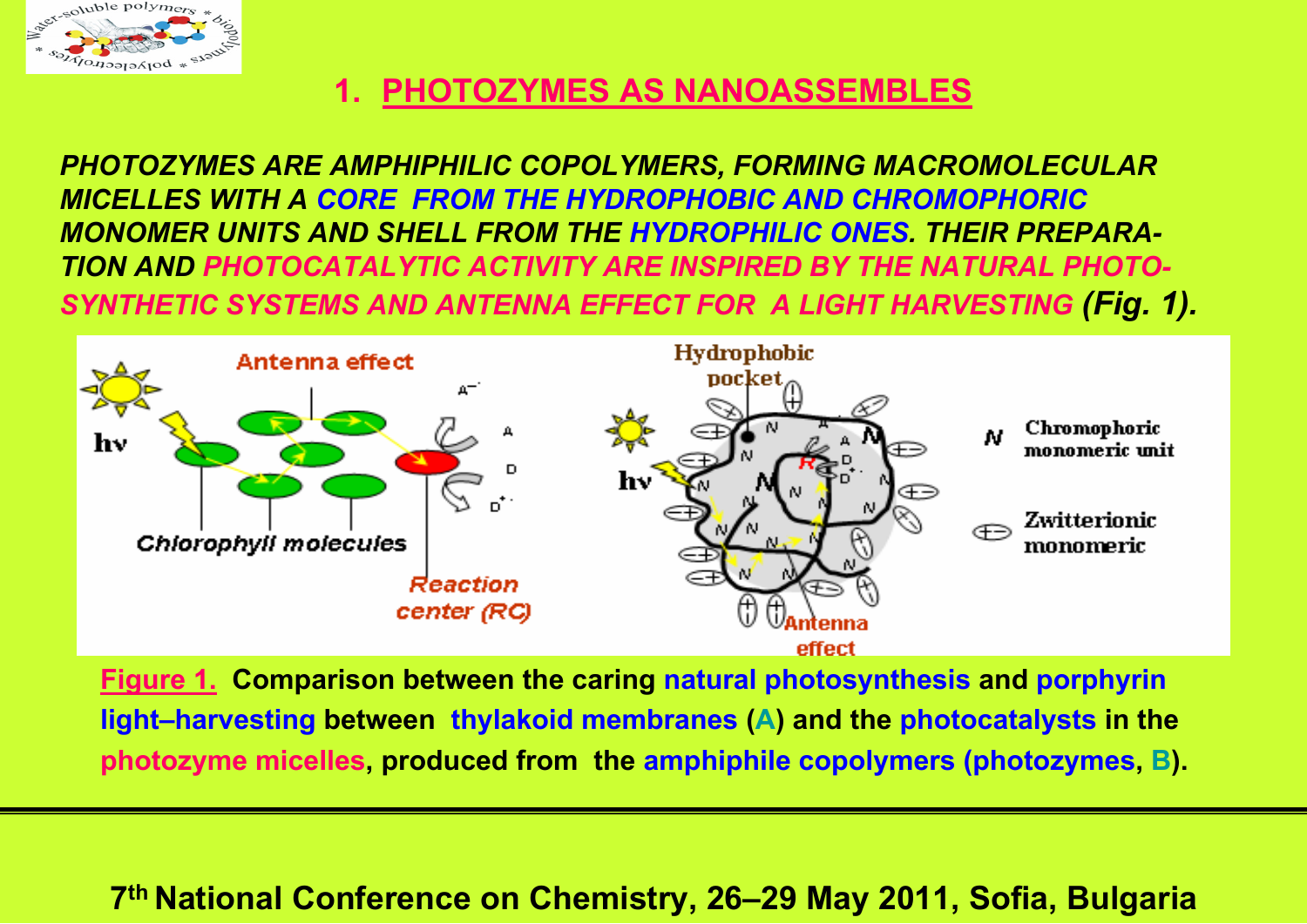

## **2. PHOTOZYME PREPARATION**

#### **2.1. Covalent binding of the Xanthenes (Ch, BR) to Chitosan**



**Figure 2. Four stage azide method for the covalent binding of xanthene (BR, FL) to chitosan**.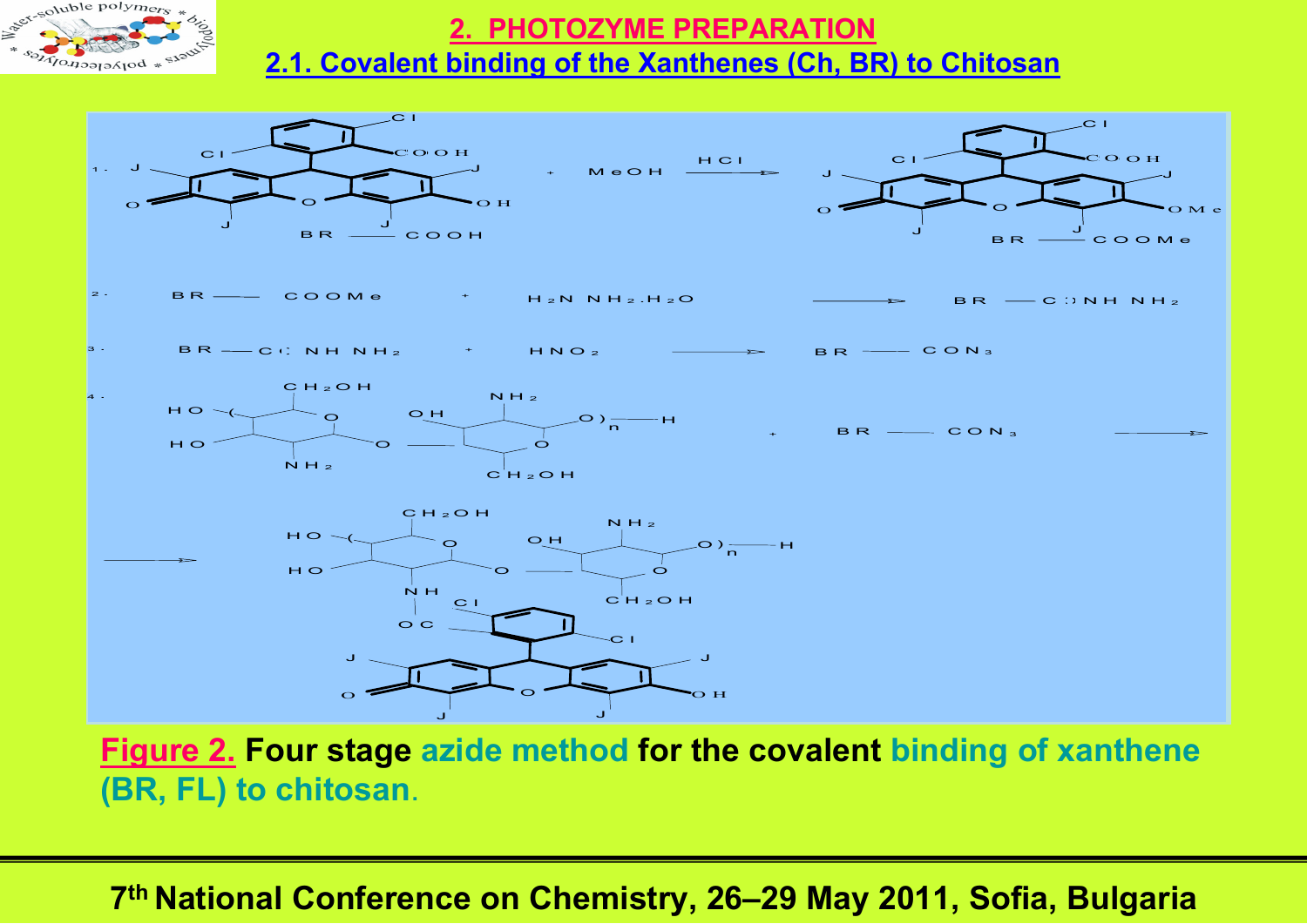

## **3. HETEROGENEOUS PHOTOZYMES**

## **3.1. Mixtures of Phthalocyanine pigments with Goethite and Flcontaining photozyme for a photo-Fenton pesticide oxidation**



**2,9,16,23–Tetraaminophtalocyanines (TAPC) pigment used for a heterogeneous pesticide photo-Fenton oxidation. M = Cu, Co, Pd, Al.**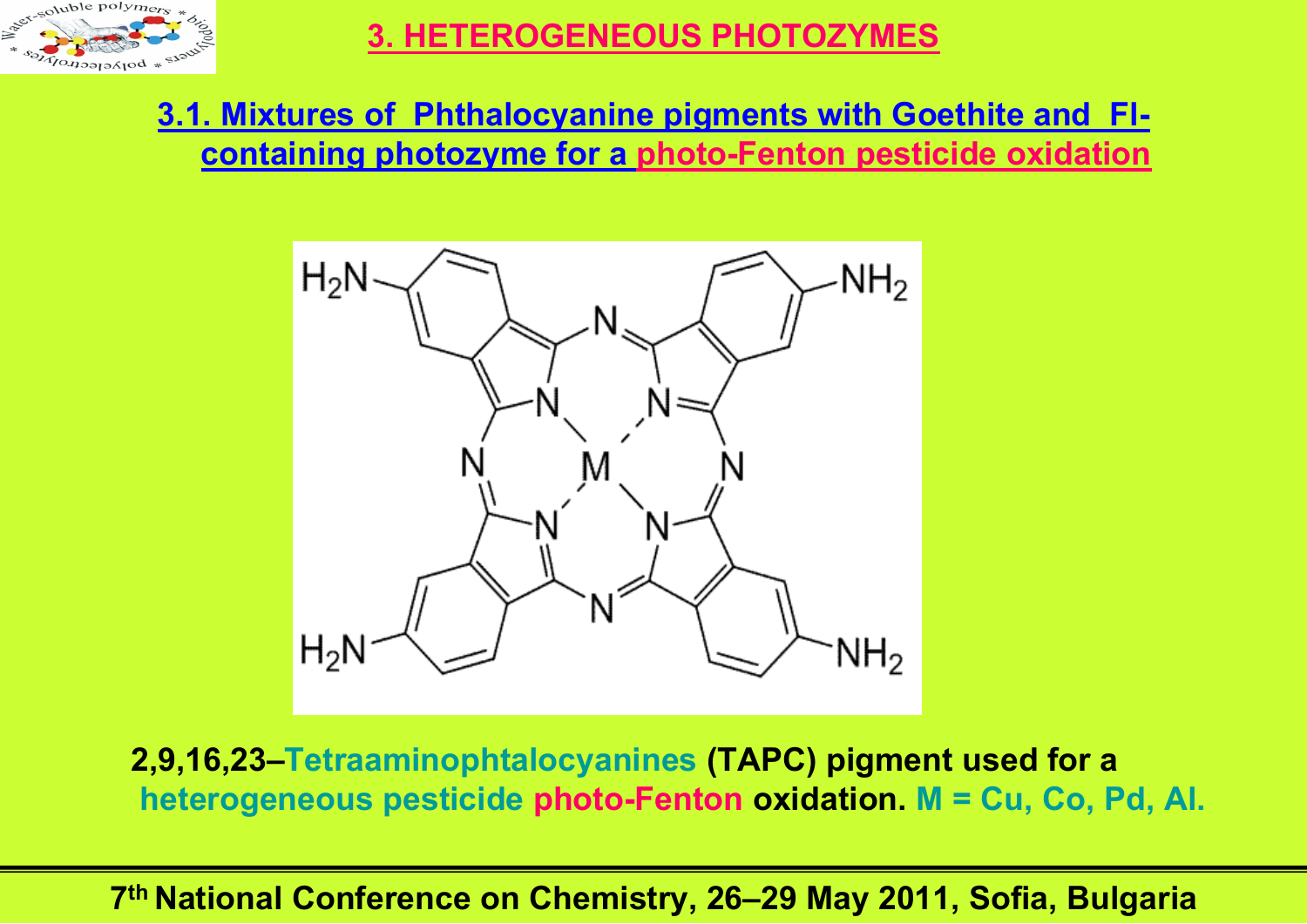

## 4. PHOTOZYME APPLICATION FOR A PHOTO-0DEGRADATION OF ATRAZINE, CHLORPYRIFOS, BENOMYL etc.

- **4.1. ATRAZINE (**2-chloro-4-(ethylamine)-6-(isopropylamine)-s- triazine), used to stop the pre- and postemergency broadleaf and grassy weeds in major crops
- **4.2. CHLORPYRIFOS** (O,O-diethyl-o-3,5,6-trichloro-2-pyridilphosphorotionate**),** toxic organophosphate insecticide, used to control insect pests.
- **4.3. BENOMYL** (Methyl[1-[butylamino]carbonyl]-h-benzimidazol-2-yl]carbonate**),** benzimidazole fungicide, selectively toxic to micro-organisms and invertebrates, especially earthworms

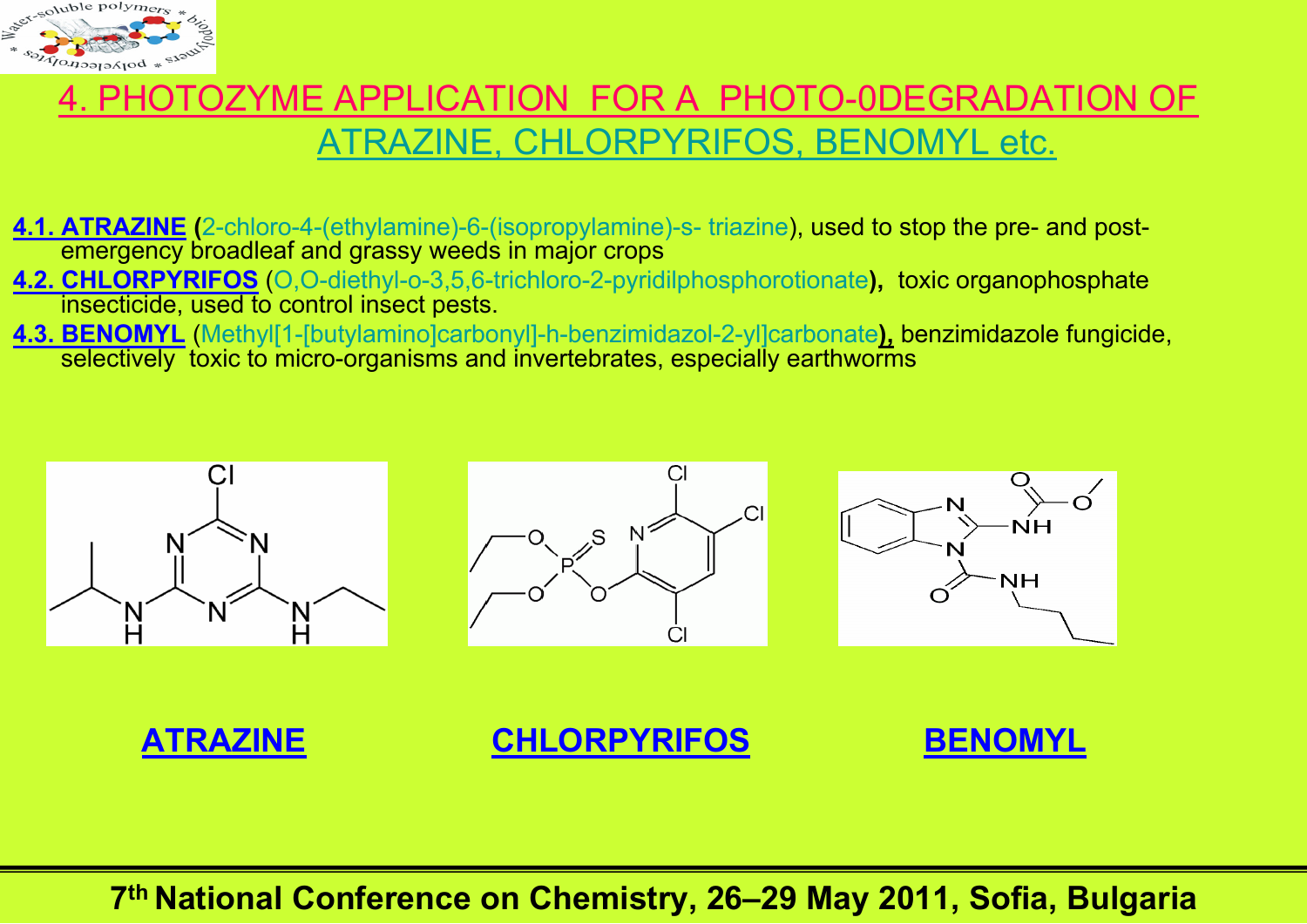



**Figure 3.** Relative decrease of the **Atrazine (ATZ**) concentration (**Ct/Co**) as a function of the irradiation time (**t**) with a visible light in the presence of the mixture of **Goethite and Ch/Fl**.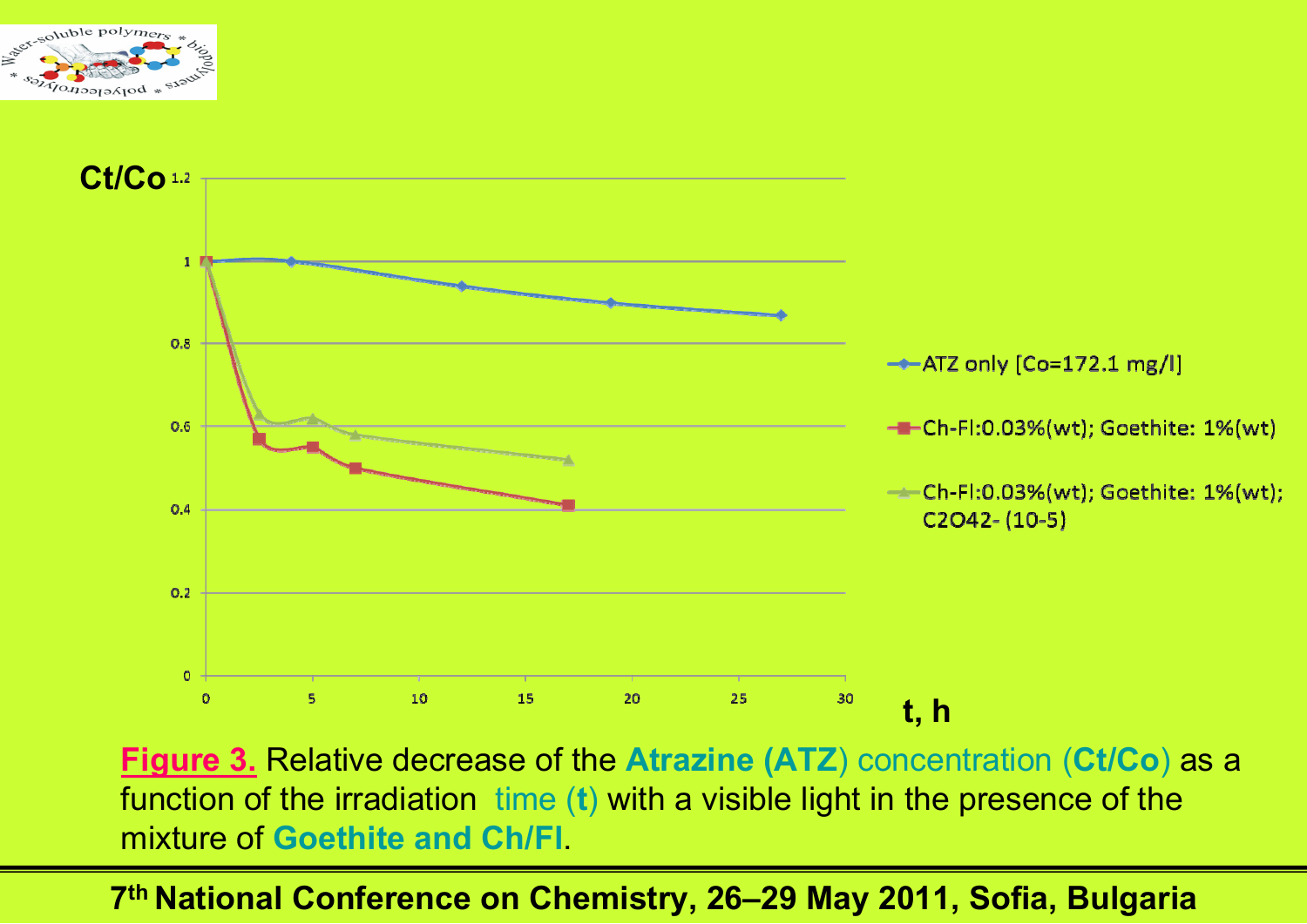

**Figure 4.** Relative decrease of the **Atrazine (ATZ)** concentration (**Ct/Co**) as a function of the irradiation time (t) with a visible light in the presence of the mixture of **Goethite, Fl-Photozyme and Pigment.**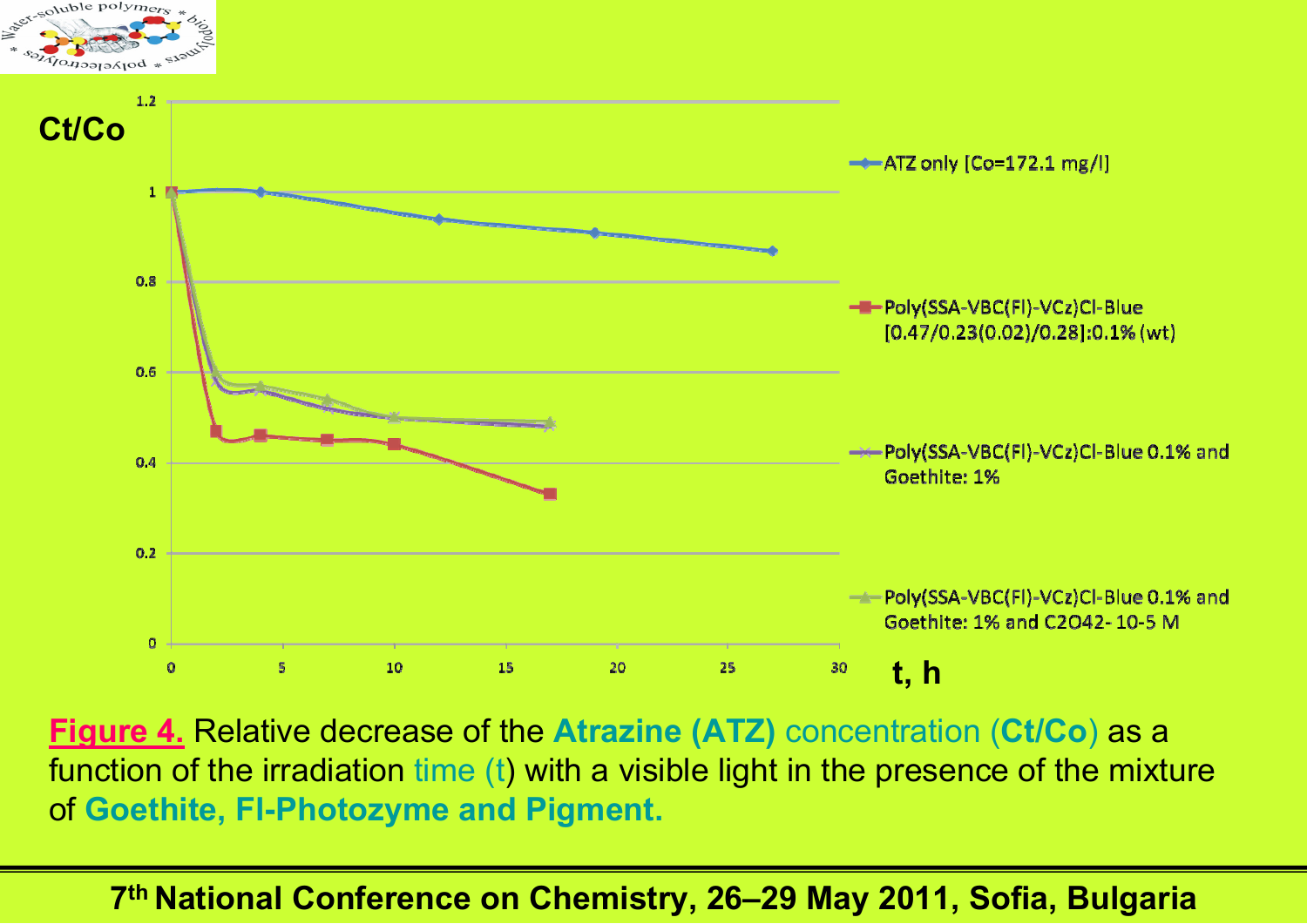

**Figure 5.** Relative decrease of the **Chlorpyryfos (CPF)** concentration (**Ct/Co**) as a function of the irradiation time **(t**) with a visible light in the presence of the mixture of **Goethite, Fl-Photozyme and Pigment.**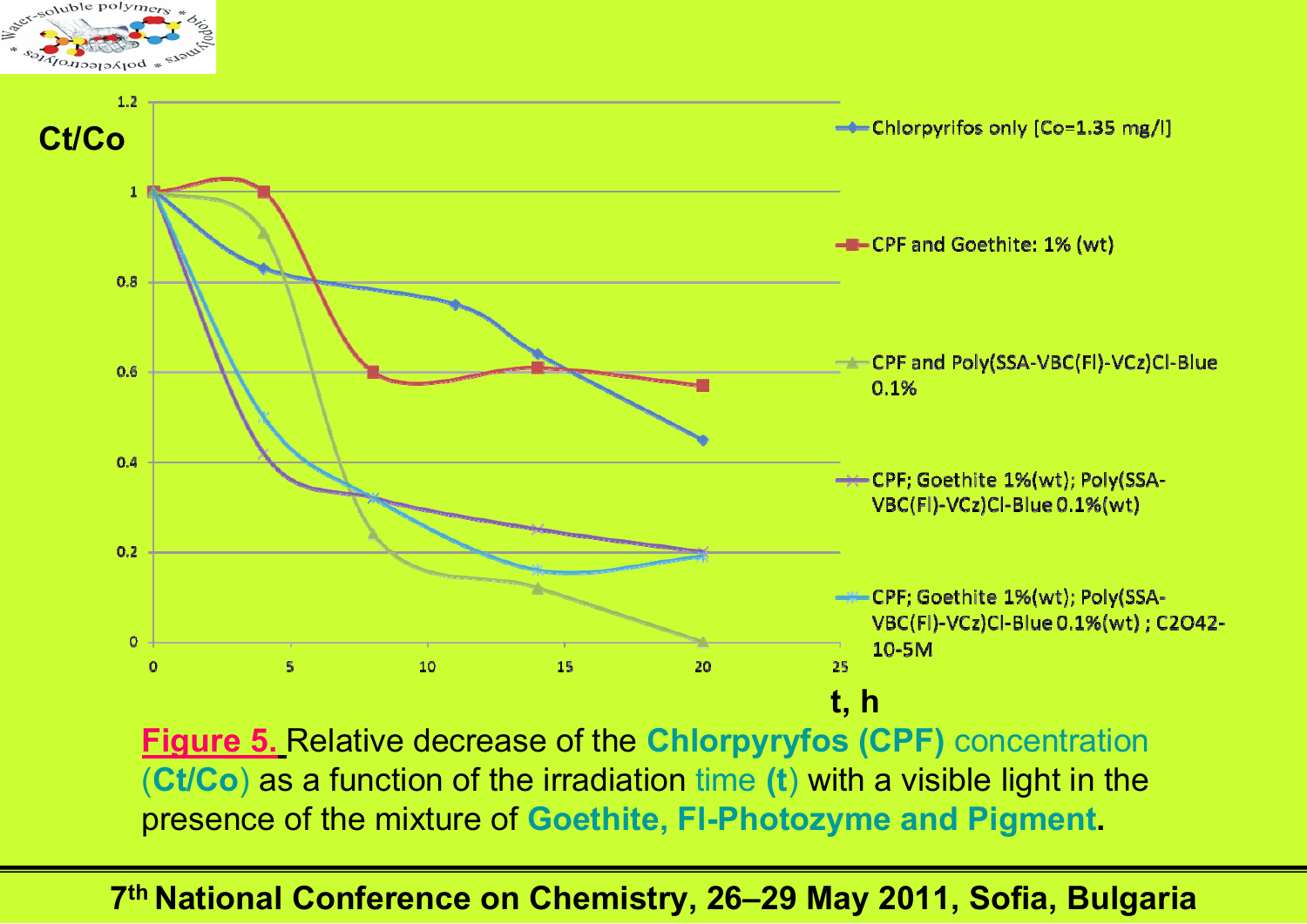



**Figure 6.** Relative decrease of the **Benomyl (BNM)** concentration (**Ct/Co**) as a function of the irradiation time **(t**) with a visible light in the presence of the mixture of **Goethite, Fl-Photozyme and Pigment.**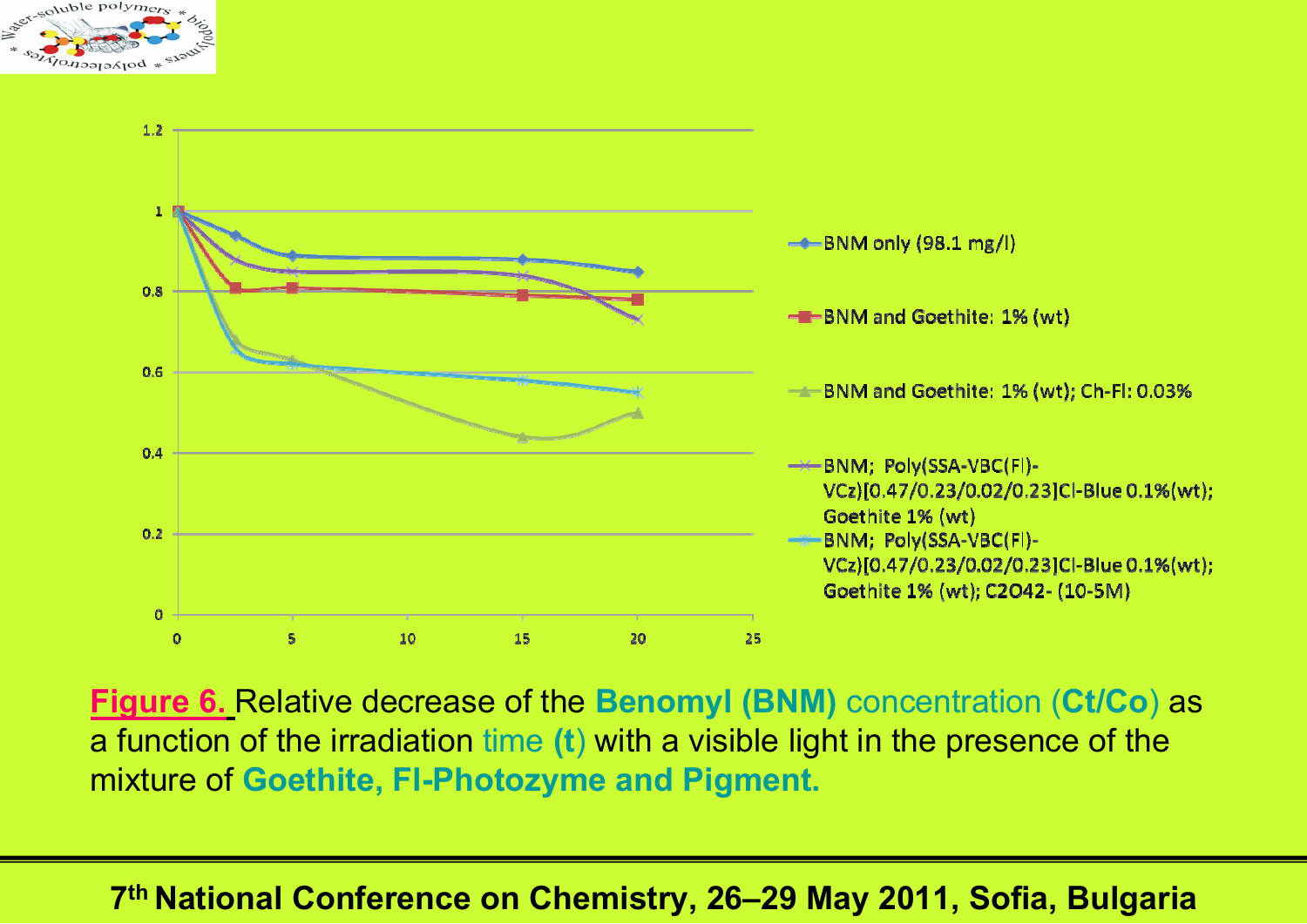

## **CONCLUSIONS**

- **1. EFFECTIVE ATZ, CPF and BNM PHOTOOXIDATION BY HETEROGENEOUS Fl-CONTANING PHOTOZYMES IS ESTABLISHED.**
- **2. 20 h IRRADIATION TIME WITH SOLAR ENERGY OF CPF IS ENOUGH FOR ITS FULL DEGRADATION.**
- **3. THESE ORIGINAL RESULTS DEMONSTRATE:**
- **- THROUGH THE PHOTOZYMES THERE IS A POSSIBILITY TO USE THE SOLAR ENERGFY FOR AN EFFECTIVE WATER PURIFICATION FROM PESTICIDES.**
- **- FORSTER RESONANCE ENERGY TRANSFER (FRET) MECHANISM FOR AN EXCITED ENERGY TRANSFER FROM PHOTOZYME CHROMOPHORE TO PESTICIDE MOILECULE IS PROPOSED.**

*ACKNOWLEDGEMENT: THIS WORK IS SUPPORTED BY EC-VI FP (CONTRACT No NMP4-ct-2007-033168,* **PHOTONANOTECH) and BY NATIONAL SCIENCE FUND OF BULGARIA (CONTRACT No 02/43).**